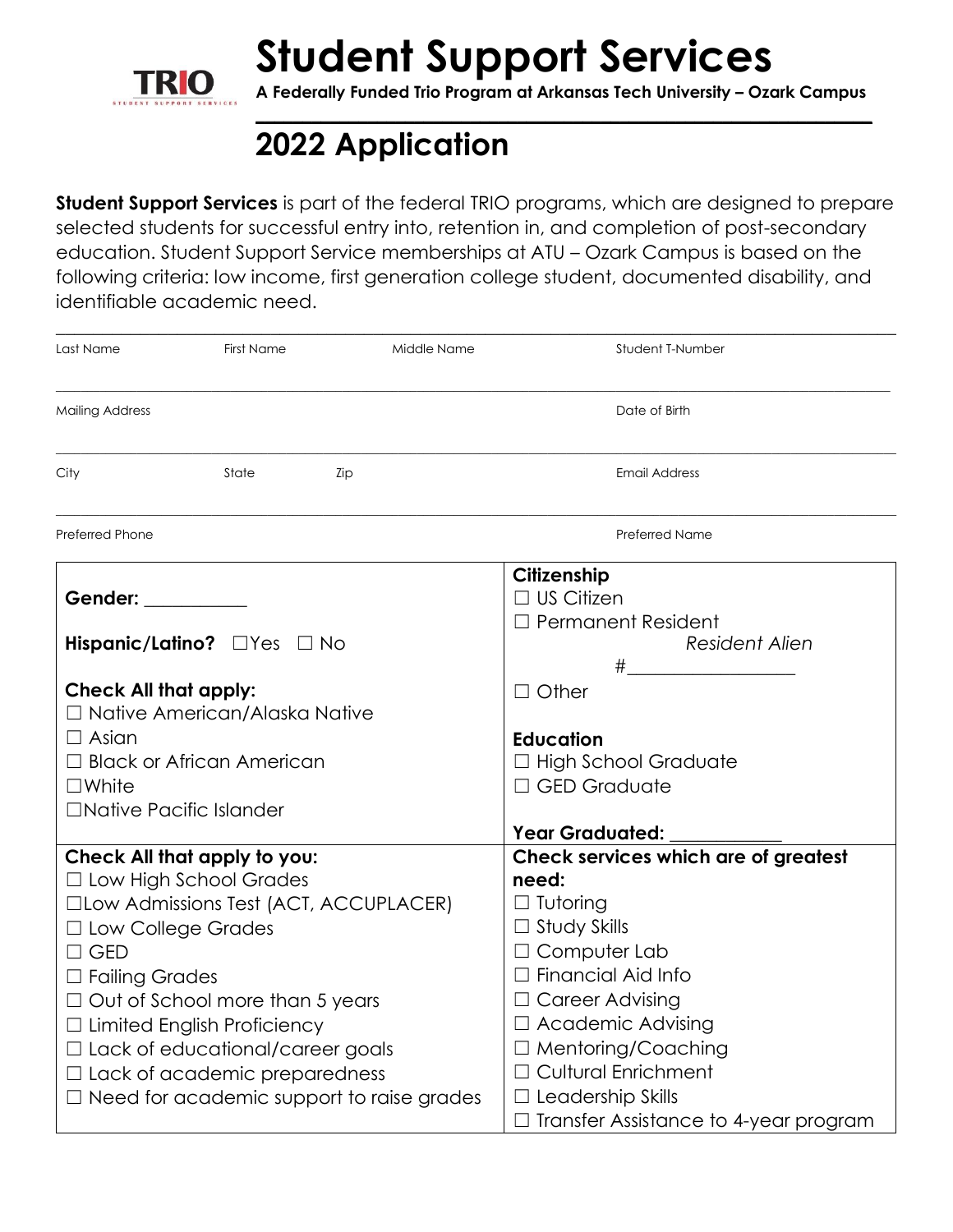| <b>Eligibility Information</b>                                                                                                                                                                                                                           | Yes | No | Unknown |
|----------------------------------------------------------------------------------------------------------------------------------------------------------------------------------------------------------------------------------------------------------|-----|----|---------|
| Did your <b>MOTHER</b> graduate with a 4-year college degree?<br>Did your FATHER graduate with a 4-year college degree?<br>Do you have a <b>documented</b> physical or learning disability?<br>If yes, have you registered with Ozark's ADA Coordinator? |     |    |         |

### **How did you learn about TRIO Student Support Services?**

| $\Box$ TRIO Program Participant or Alum | $\Box$ Flyers              |
|-----------------------------------------|----------------------------|
| $\Box$ ATU Faculty/Staff                | $\Box$ Email/text          |
| $\Box$ ATU Student                      | $\Box$ Advisor or Faculty: |
| $\Box$ ATU Website                      | $\Box$ Other:              |

### **Student Informed Consent Agreement**

I certify that the information I have provided is true and correct to the best of my knowledge. I give my consent for Arkansas Tech University – Ozark Student Support Services program to release and receive academic and/or financial aid information in order to provide appropriate services.

| Student Signature                         | Date |
|-------------------------------------------|------|
| Parent Signature (if student is under 18) | Date |

**Send completed application materials by email to: [Ozark.trio.sss@atu.edu](mailto:Ozark.trio.sss@atu.edu)** 

**OR by mail or in person to:**  Student Support Services, Student Services Conference Center 1700 Helberg Ln., Ozark, AR 72949